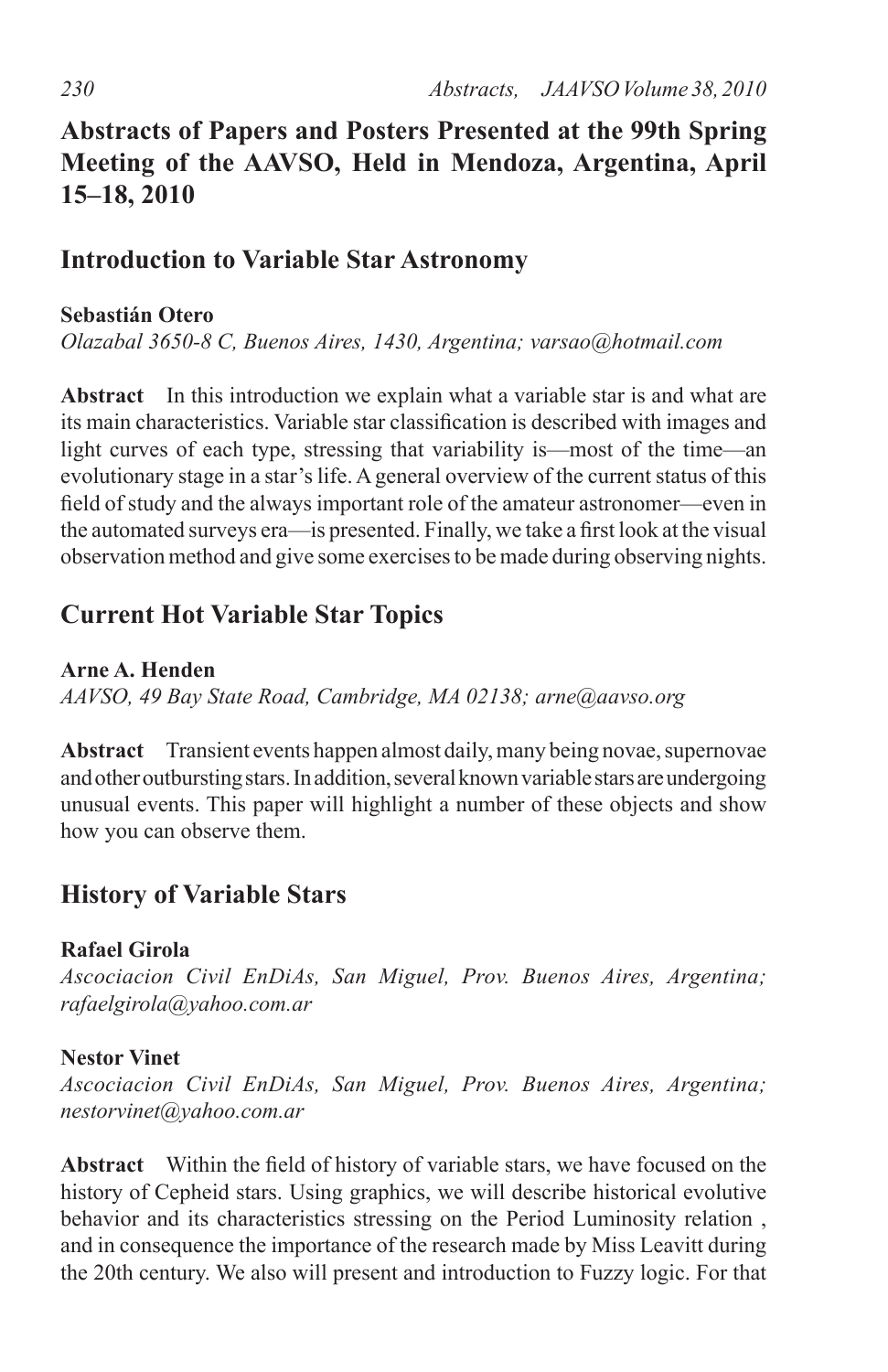purpose, we will show examples of its application in different disciplines such as biology, industrial processes, and electronics. In this work we will leave open the possibility of applying this mathematical concept in the field of variable star classification, when the observer facing the traditional models meets the dilemma of decision.

## **Activities of the SEV/LIADA**

#### **Raúl Roberto Podestá María Dolores Suárez de Podestá**

*B.ConoSur-MZ-77Casa18,Formosa,3600,Argentina;rrpodesta@hotmail.com*

**Abstract** For the Ligo de Asronomia Iberoamericana (LIADA) 2009 was a busy year, and discussions were initiated for the creation of a Variable Star Section (la Seción de Estrellas Variables, SEV). In June 2009 SEV was formed, which is the "Variable Star Section, League of IberoAmerican Astronomy." The growth was exponential, and observers from various countries began reporting their work. The SEV has produced a work program, developed it further, and is armed with a Web page, which shows all the observations reported. The courses on variable stars, through ON LINE, have had extraordinary success, thus fulfilling the SEV objectives for observers: dissemination of data, education, and technical and scientific training.

# **Mira Observations by José Brazilício**

### **Alexandre Amorim**

*Antonia Domingos De Souza, 315, Florianópolis, 88047-585, Brazil; costeiral@yahoo.com*

**Abstract** José Brazilício de Souza was musician, cosmography professor, and an amateur astronomer who lived in Florianópolis, Brazil. He made several visual observations: comets, solar, eclipses, planetary, and moon observations between 1882 and 1909. Among his data we found some Mira (ο Cet) estimates. This paper shows his Mira records and a phased light curve using elements for 1881.

# **King Charles' Star: A Multidisciplinary Approach to Dating Cassiopeiae A**

**Martin Lunn** *martin.lunn@ymt.org.uk*

**Lila Rakoczy** *rakoczy@hotmail.co.uk*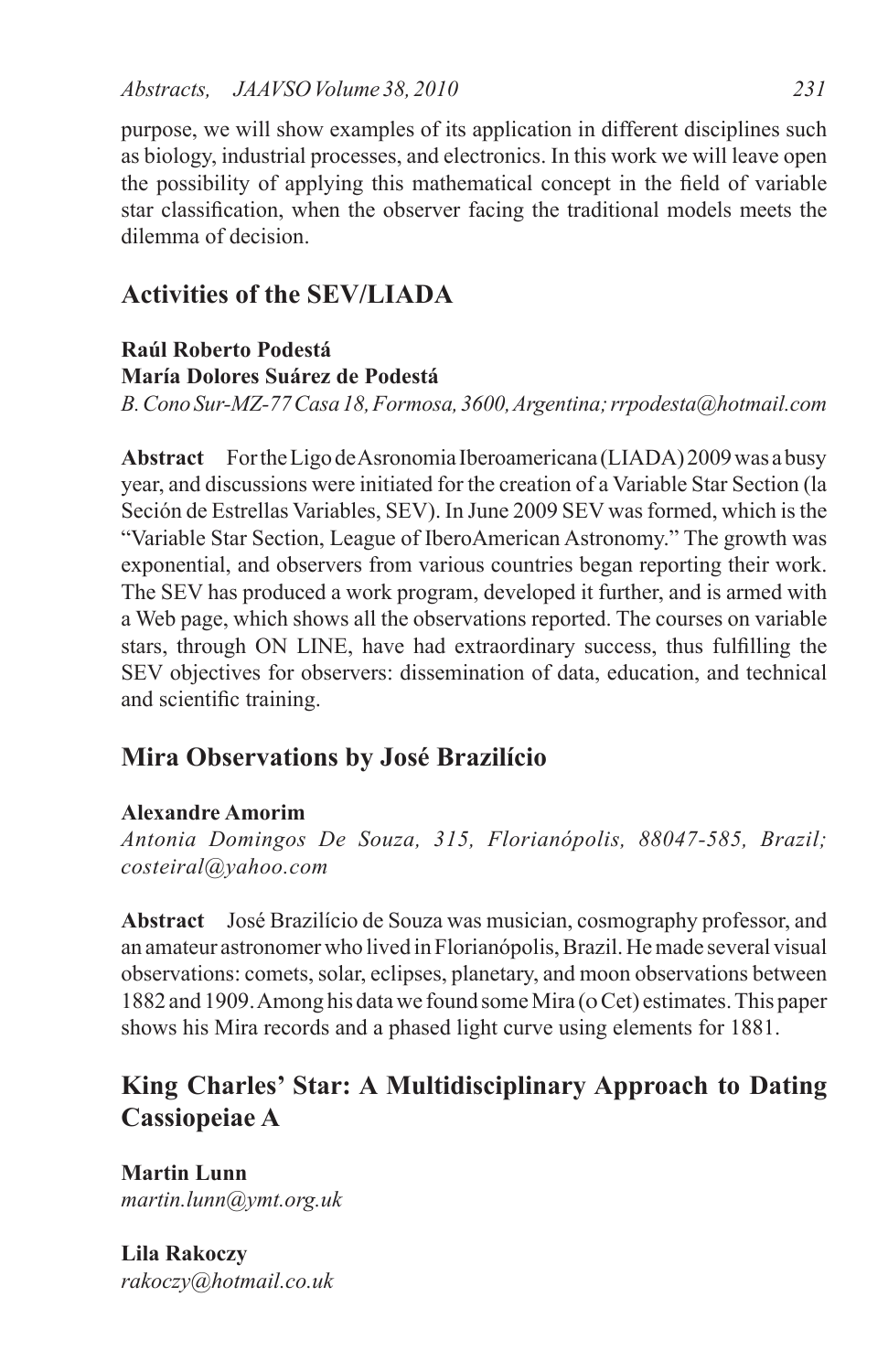**Abstract** Few astronomical phenomena have been as studied as the supernova known as Cassiopeiae A. Widely believed to have occurred in the latter half of the seventeenth century, it is also thought to have gone unrecorded. This paper will argue that Cas A did not go unobserved, but in fact was seen in Britain on May 29, 1630, and coincided with the birth of the future King Charles II of Great Britain. This "noon-day star" is an important feature of Stuart/Restoration propaganda, the significance of which has been widely acknowledged by historians and literary experts. The argument here, however, is that in addition the historical accounts provide credible evidence for a genuine astronomical event, the nature of which must be explained. Combining documentary analysis with an overview of the current scientific thinking on dating supernovae, the authors put forward their case for why Charles' star should be recognized as a sighting of Cas A. Finally, it will be argued that a collaborative approach between the humanities and the sciences can be a valuable tool, not just in furthering our understanding of Cas A, but in the dating of supernovae in general.

# **Near-infrared Observations of Cepheid Variables in the Large Magellanic Cloud**

#### **Lucas Macri**

*5313 Riviera Court, College Station, TX 77845; macri.lucas@gmail.com*

**Abstract** I present preliminary results of near-infrared observations of Cepheid variables in the Large Magellanic Cloud, obtained with the CPAPIR camera at the Cerro Tololo 1.5-m telescope.

The observations were carried out with two goals: (a) to better characterize the Cepheid Period-Luminosity (P-L) relation at near-infrared wavelengths, especially for periods below 10 days; (b) to determine if the P-L relations are linear or non-linear in these bandpasses.

Several analyses of OGLE-II observations of Cepheid variables in the Large Magellanic Cloud have detected a non-linearity or "break" in the slope of the optical (*V* and *I*) P-L relations at a period around 10 days. Theoretical models indicate the non-linearity may be due to changes in the interaction of the hydrogen ionization front and the stellar photosphere as a function of global stellar parameters, such as mass and metal abundance. Models predict that the non-linearity becomes most pronounced at abundances similar to that of the Large Magellanic Cloud.

In this talk, I will show representative light curves for a small subset of our nearly 1,200 Cepheid variables and I will present preliminary PL relations in the *J* and *K* bands as well as color-magnitude diagrams for Cepheid variables and field stars.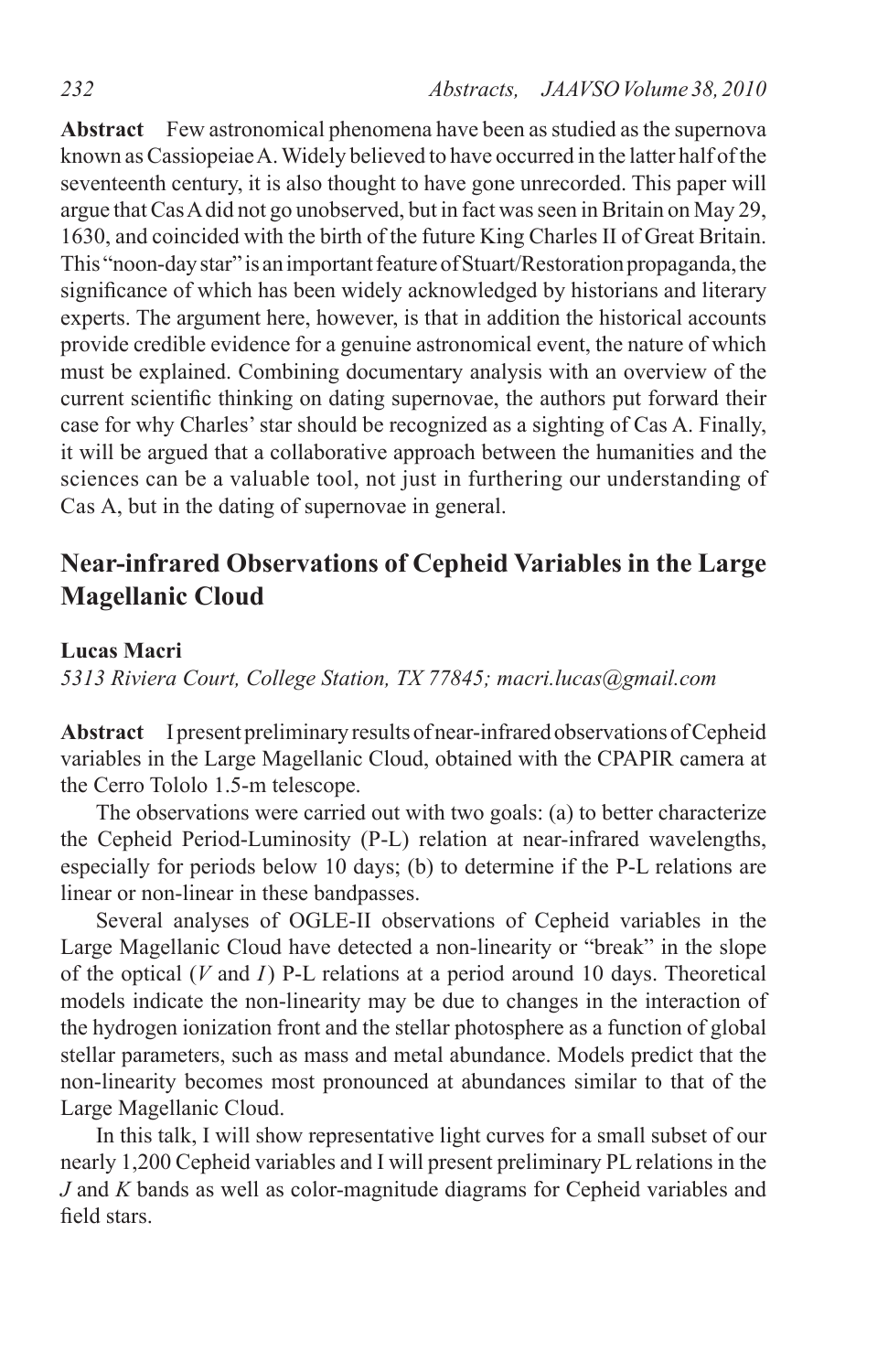### **Minima of Some Eclipsing Binaries**

#### **Alexandre Amorim**

*Antonia Domingos De Souza, 315, Florianópolis, 88047-585, Brazil; costeiral@yahoo.com*

**Abstract** This paper shows a list containing fourteen southern eclipsing binaries, not much observed, and sixty-two dates of minima. 394 visual observations were computed, considering that 86% of them were made by Alves and 14% by Amorim. The main goal is update the elements for each star, providing useful guide to future visual, photoelectric and CCD observations. All the dates were obtained by the bi-sectioned chords. The chosen binaries are: SY Ara, LU Ara, GW Car, SS Cen, BD Cen, T Cir, TT Cru, DT Lup, FK Lup, NP Pav, RV Tel, RR TrA, V Tuc, and RR Vel. Phased light curves of these binaries are available.

### **New Variable Stars in the Southern Cross**

**Victor Angel Buso**

*Entre Rios 2974, 2000 Rosario, Argentina*

**Abstract** With a photographic survey, our program started in 1994 and gathering data from that time we discovered the variability of a star in the constellation Crux. This is the result of a digitalization program of photographs taken in Cristo Rey Observatory, started in 1994 and with CCD cameras. The data show that IRAS12521-6034 is a variable star. The survey has been continued by members of the Asociación Santafesina de Astronomia, and then we have found other stars suspected to be variables.

### **Didactics on Education in Astronomy**

#### **Sebastián Musso**

*Centro de Estudios Astronomicos de Mar del Plata, Mar del Plata, Prov. Buenos Aires, Argentina; sebastianmusso@hotmail.com*

**Abstract** This work is not intended as a "how to," guide or methodology for teaching astronomy. Rather, it is a compilation of experiences, a summary of those activities that have helped me in my task of popularizing science. In popularizing science, because I enjoy doing it so much, something special is transmitted that helps us reach those who try to spread the taste of the science we love.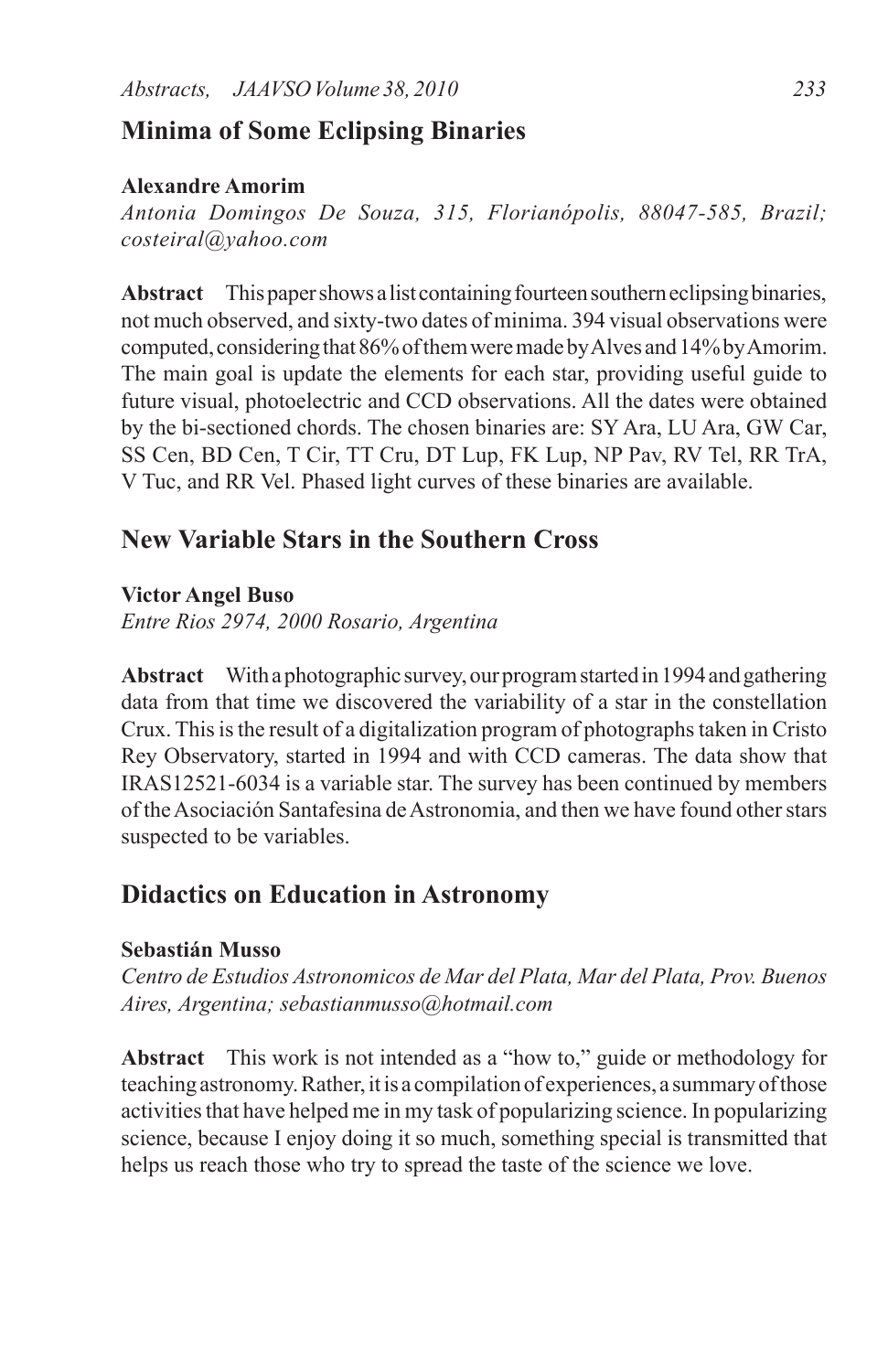# **Starting Research Projects at Buenaventura Suárez Observatory in San Luis Province (poster)**

### **Eric González**

*Universidad de La Punta, San Luis, Argentina; ericgonzalez@ulp.edu.ar*

**Abstract** The Buenaventura Suárez Observatory has several small telescopes acquired during the International Year of Astronomy (IYA2009) for public education. A brief description of the available equipment is presented, along with three research and public education programs to be developed starting on 2010.

# **New Equipment for Variable Star Research at the Instituto Copernico Observatory**

### **Jaime García**

*Gutierrez Esq, Calle Jon Agrario, 5603 Rama Caida, Mendoza, Argentina; jgarcia@institutocopernico.org*

### **Federico García**

*Calle 4 Nro. 642, Depto E E/126 Y 127, Berisso, 1923, Argentina; fgarcia@ institutocopernico.org*

**Abstract** New equipment was recently installed and is undergoing calibration at the Instituto Copernico's Observatory, in Rama Caéda, south of Mendoza. We will show briefly this equipment ant the observatory's scientific and education goals.

# *Observational Techniques Workshop*

# **Visual Observing Techniques**

### **Sebastián Otero**

*Olazabal 3650-8 C, Buenos Aires, 1430, Argentina; varsao@hotmail.com*

**Abstract** Obtaining high precision in visual observing takes more than just knowing the fractional method of brightness estimates. Different circumstances play an important—and even determining—role at the moment you make an estimate. This presentation lists several factors that need to be taken into account while making an observation: color of variable star and comparison stars, their brightnesses, sky background brightness, individual color sensitivity, right choice of the comparison stars and their position with respect to the variable are some of them. Different problems the observer may face with their respective possible solutions are also listed, along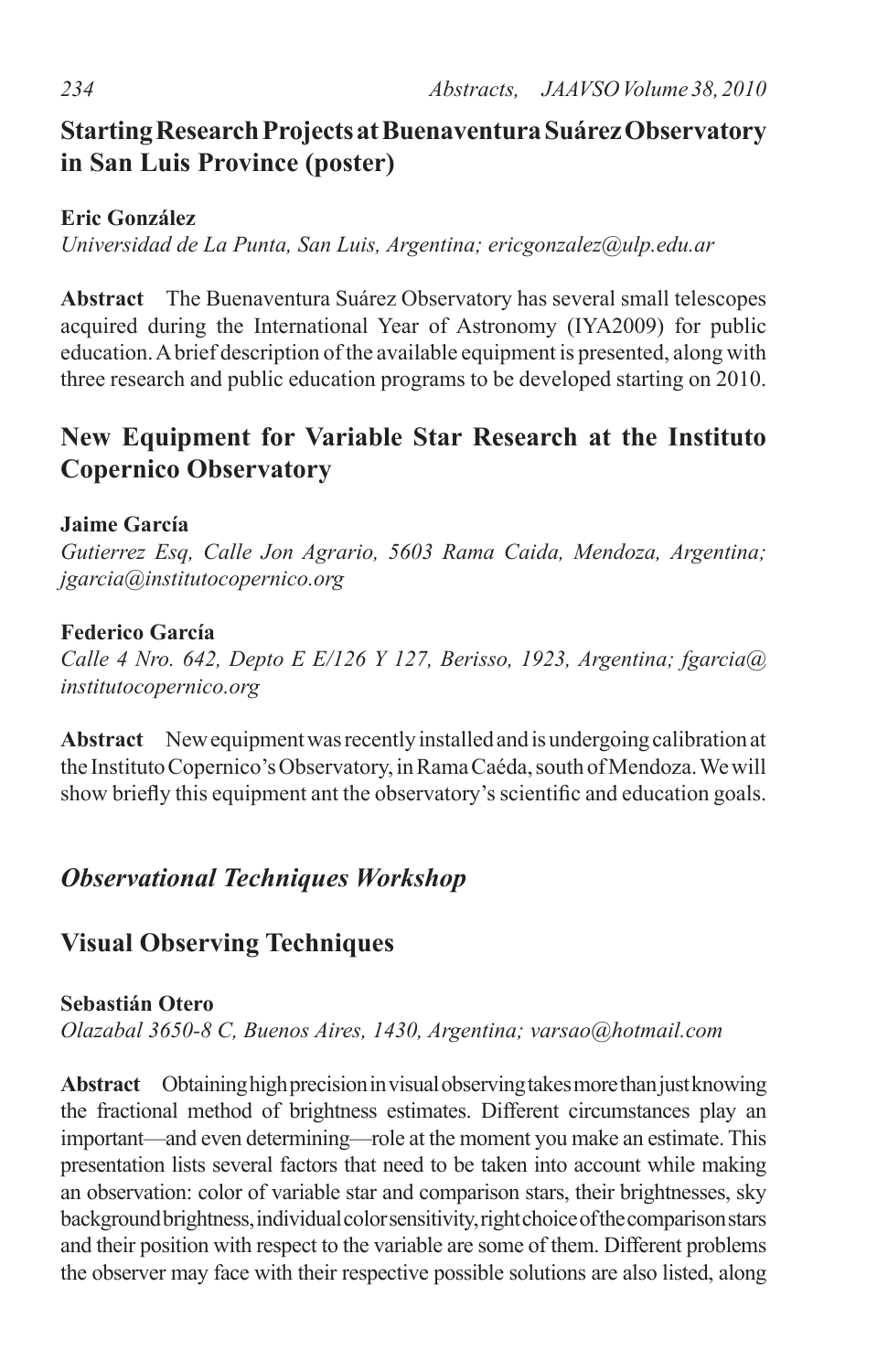with some advice to improve the observer's skills, supported by examples of the goals that can be achieved if you struggle to get the most out of your capabilities.

## **An Introduction to CCD Photometry of Variable Stars**

### **Jaime García**

*Gutierrez Esq, Calle Jon Agrario, 5603 Rama Caida, Mendoza, Argentina; jgarcia@institutocopernico.org*

**Abstract** The aim of this presentation is introducing to the audience the use of the CCD camera for more than beautiful images, producing science with its own instruments. It details techniques for acquiring images in order to perform photometry on them.

# **Advanced CCD Observing Techniques**

### **Arne A. Henden**

*AAVSO, 49 Bay State Road, Cambridge, MA 02138; arne@aavso.org*

**Abstract** After you have learned the basics of using your CCD camera, you still need to learn the techniques necessary for quality photometry. This paper covers the basic essentials: choosing the correct aperture size, improving the precision of your measures, learning about signal/noise, defects like saturation, clouds and scintillation, beginning differential photometry, paying attention to the time of an observation, and transformation. Practical examples are given throughout.

# *Data Mining in Astronomy Workshop*

## **An Introduction to Data Mining**

#### **Michael Koppelman** *6019 Fairwood Drive, Minnetonka, MN55345; michael@slackerastronomy.org*

**Abstract** I will give a brief overview of what data mining is and the many data sources that are available to researchers. I will also show examples of data mining papers and discuss some of the techniques used in data mining research.

# **Tips to Succeed in Using the ASAS-3 Database**

**Sebastián Otero** *Olazabal 3650-8 C, Buenos Aires, 1430, Argentina; varsao@hotmail.com*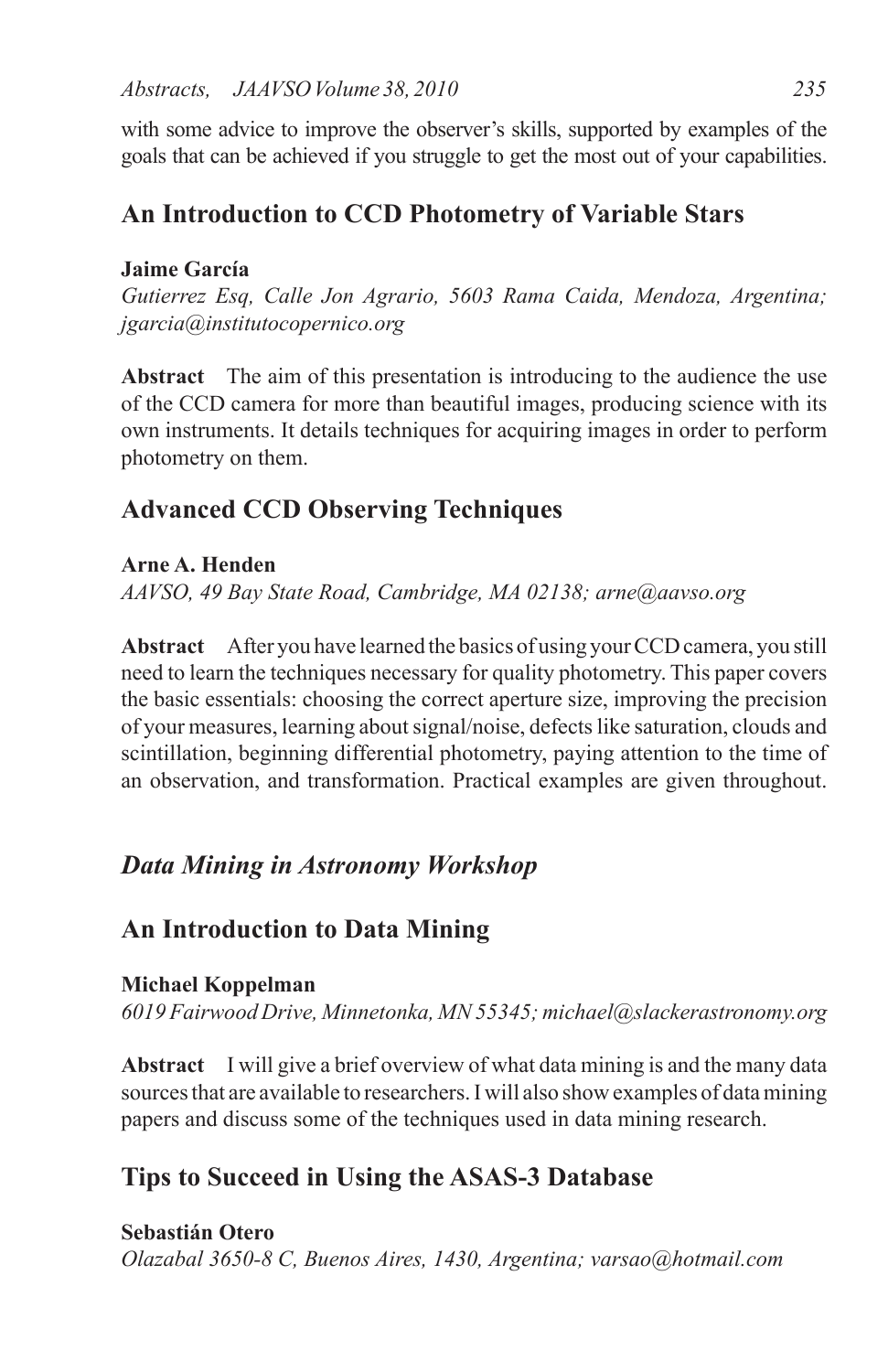**Abstract** The ASAS-3 database—publicly available through the internet allows us to obtain observations of millions of stars in the Southern hemisphere (up to Declination +28°) between V-magnitude 6 and 14, but its use is not straightforward. There are things you need to know to avoid jumping to wrong conclusions about the data. There are things you need to take into account to choose which of the data in the website are best and which need to be avoided. Some tips to get the most out of this amazing database are given in this talk.

# **Mining for Rare Variable Stars in Photometric Databases**

### **Doug Welch**

*100 Melville Street, Dundas, ON L9H 2A3, Canada*

**Abstract** In this talk, I will provide examples of how to hunt rare but astrophysically-interesting stars such as Cepheids in eclipsing systems, doublemode Cepheids, and R CrB stars in the MACHO and NSVS databases. Some surveys are "mined out" for such systems now, but not all. Existing exoplanet surveys and future photometric database releases will ensure a healthy supply of new variable star "ore" including good prospects of finding new "Rosetta Stone" systems.

# *Data Reduction Workshop*

## **Uncertainty Analysis in Photometric Observations**

### **Michael Koppelman**

*6019 Fairwood Drive, Minnetonka, MN55345; michael@slackerastronomy.org*

**Abstract** Uncertainty analysis is an important part of observing. We take a brief look at formal uncertainty analysis for any observation set. We then address sources of uncertainty in photometric observations and discuss practical methods for applying uncertainty analysis to common photometric data sets.

# **Using the AAVSO International Database**

### **Arne A. Henden**

*AAVSO, 49 Bay State Road, Cambridge, MA 02138; arne@aavso.org*

**Abstract** The AAVSO International Database (AID) contains over eighteen million brightness estimates of thousands of variable stars, almost all made by amateur astronomers. We cover how these observations are submitted, the pipeline that all observations pass through, how observations can be retrieved from the database, and the basic tools for data visualization: the light curve generator and